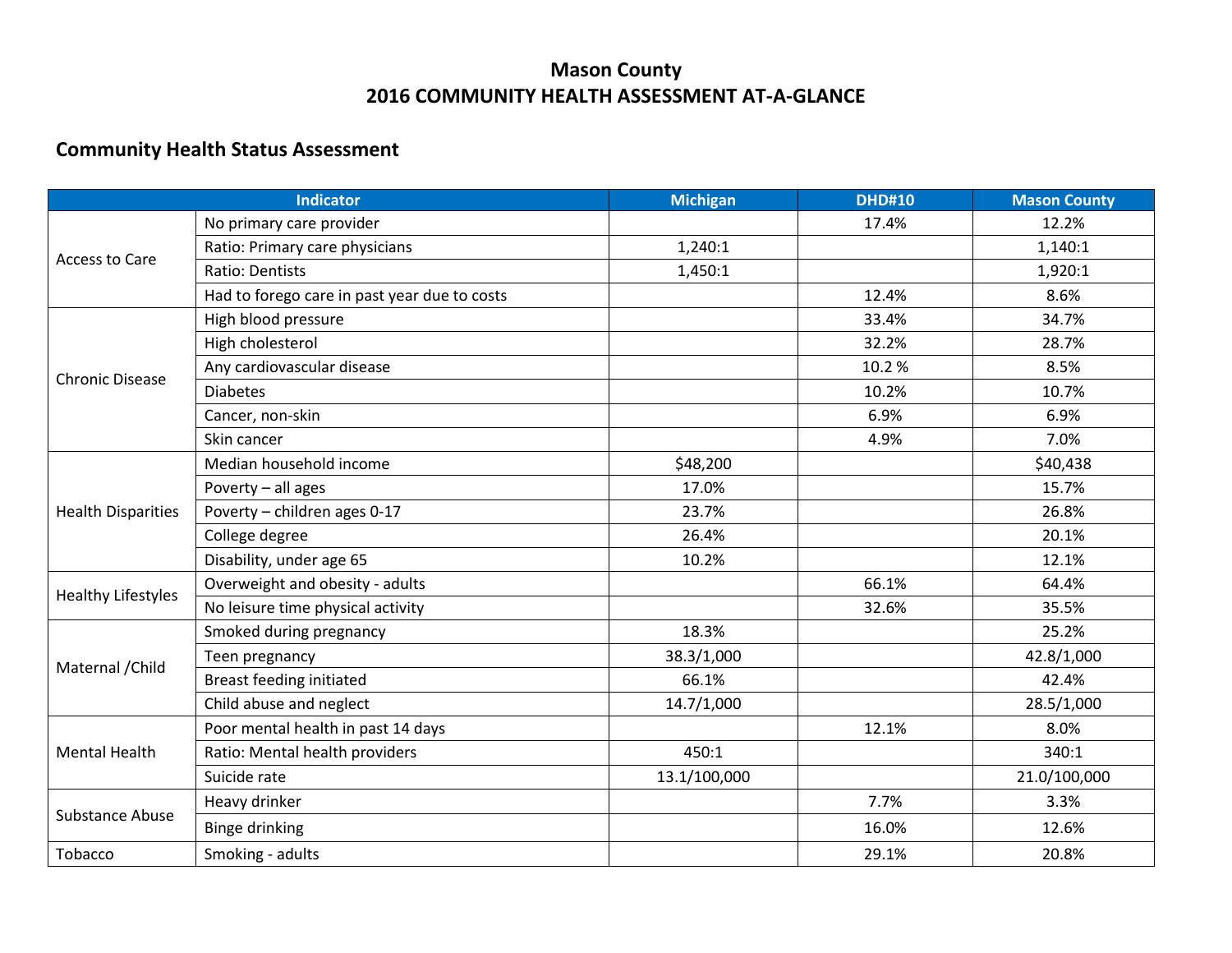Sources: District Health Department #10, US Census Bureau, Michigan Department of Health and Human Services, County Health Rankings.

| <b>QUESTION</b>                                                                        | <b>Mason</b><br>$N = 117$                                                                                                                                                                                                                                         |
|----------------------------------------------------------------------------------------|-------------------------------------------------------------------------------------------------------------------------------------------------------------------------------------------------------------------------------------------------------------------|
| What are the most important factors<br>needed for a healthy community?                 | Access to health care, including primary care, specialty care, behavioral health, or dental care<br>$\bullet$<br>Good jobs and healthy economy<br>$\bullet$<br>Affordable housing<br>Access to affordable, healthy food<br>Safe neighborhoods                     |
| What are the most important<br>community health problems in the<br>county you live in? | Substance abuse (alcohol, illegal drugs, prescription drugs)<br>Lack of affordable housing<br>Lack of access to primary, specialty care, behavioral health or dental care<br>$\bullet$<br>Chronic disease (heart disease, cancer, stroke)<br>Mental health issues |

| <b>QUESTION</b>                                                                                                           | <b>ADULTS</b>                                                                                                                                                                                                                                 | <b>OLDER ADULTS</b>                                                                                                                                                                                                                                  | <b>CHILDREN</b>                                                                                                                                                                                                                    |
|---------------------------------------------------------------------------------------------------------------------------|-----------------------------------------------------------------------------------------------------------------------------------------------------------------------------------------------------------------------------------------------|------------------------------------------------------------------------------------------------------------------------------------------------------------------------------------------------------------------------------------------------------|------------------------------------------------------------------------------------------------------------------------------------------------------------------------------------------------------------------------------------|
| What are the problems<br>adults, older adults, and<br>children in your family<br>have in getting health care<br>services? | Health insurance does not cover<br>dental services<br>Cannot afford visit to doctor, dentist,<br>clinic, and/or hospital<br>Health insurance has high<br>deductibles/co-pays<br>Health insurance coverage is limited<br>Transportation issues | Cannot afford visit to doctor, dentist,<br>clinic, and/or hospital<br>Health insurance does not cover<br>dental services<br><b>Transportation issues</b><br>Health insurance has high<br>deductibles/co-pays<br>Health insurance coverage is limited | Cannot afford visit to doctor,<br>dentist, clinic, and/or hospital<br>Health insurance does not cover<br>dental services<br>Finding a dentist<br>$\bullet$<br>Health insurance coverage is limited<br>ER waiting time<br>$\bullet$ |